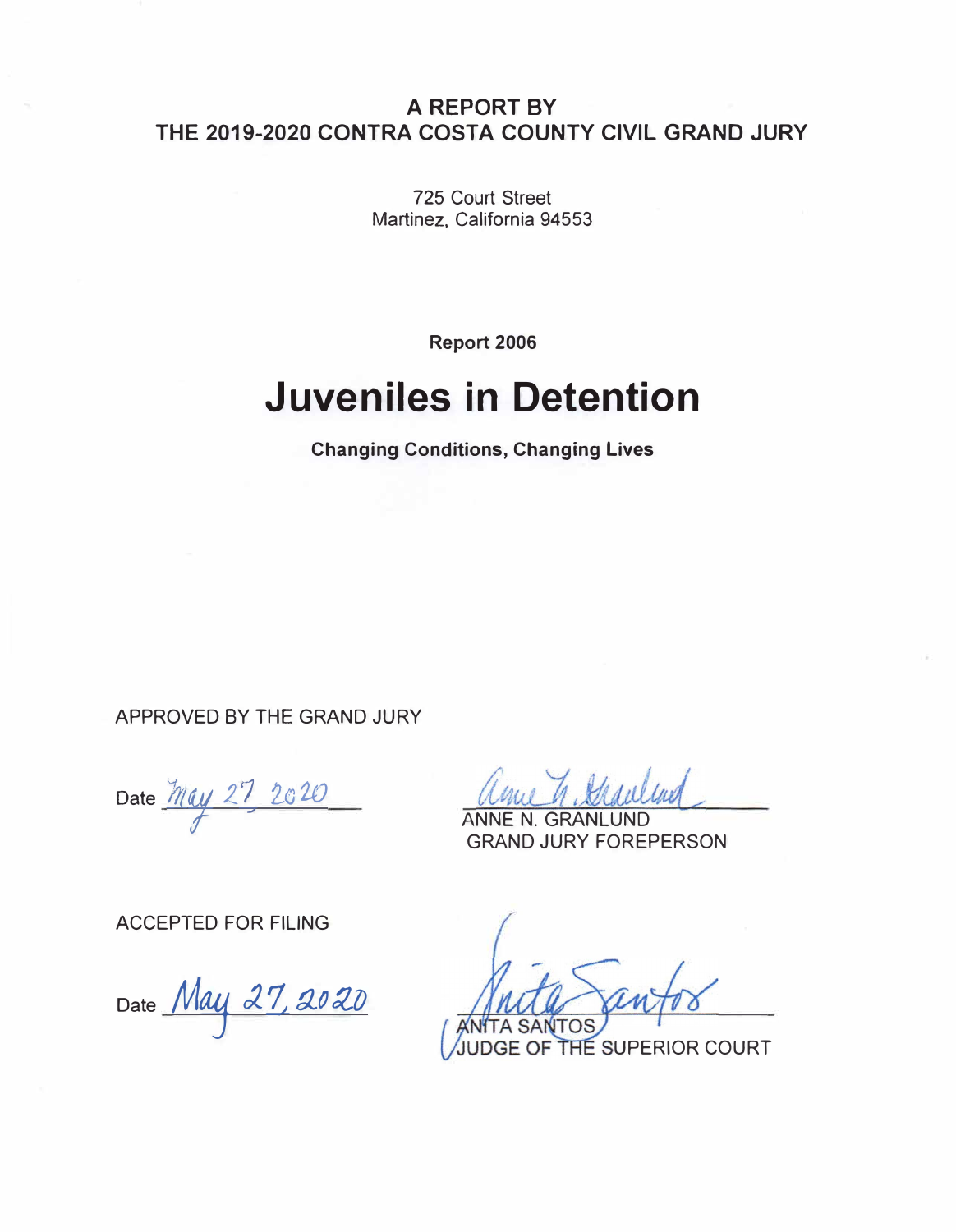Contact: Anne Granlund Foreperson (925) 608-2621

Contra Costa County Grand Jury Report 2006

### **Juveniles in Detention**

### **Changing Conditions, Changing Lives**

# **TO: Contra Costa County Board of Supervisors**

# **SUMMARY**

How is Contra Costa County facing the challenges of rehabilitating youth in the justice system?

Disability Rights Advocates and Public Counsel filed a class-action lawsuit in 2013 against the Contra Costa County Office of Education and the Contra Costa County Probation Department. The lawsuit outlined concerns regarding the education and mental health care of disabled youth at Juvenile Hall and was settled in 2015. As a result of the lawsuit, the County Probation Department recently completed a mandated monitoring period to determine if improvements were made.

The Grand Jury (the Jury) examined behavioral management systems, mental health services, staffing in detention facilities, educational services, post-release care, and cooperation between the Probation Department and Contra Costa County Behavioral Health Services in Contra Costa County (the County). Behavioral Health Services is a branch of the County Health Department that provides mental health care to County residents.

The Jury found that changes were made after 2013 to services, programming, staffing, and mental health care in the County juvenile detention centers. The juvenile detention facilities increased staffing, added a new behavior management system, and created separate programs for boys and girls. The Grand Jury found that it is difficult to obtain data on program effectiveness and recidivism rates, and recommends that the Probation Department consider installing a case management system and hiring a case management analyst to administer it. The Jury also recommends that Behavioral Health Services consider hiring additional staff to reduce wait times for post-release services. The Jury further recommends that the Probation Department consider expanding the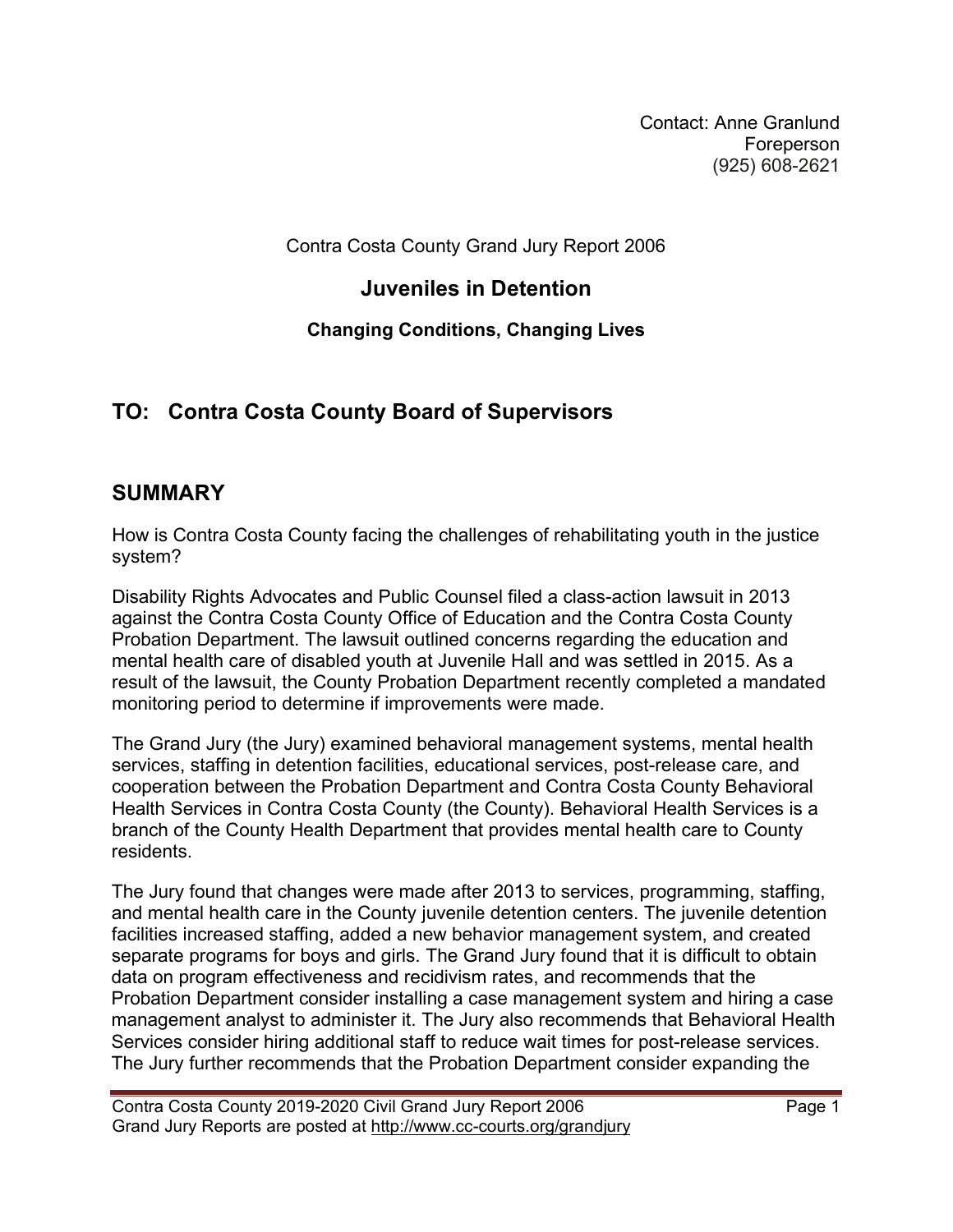use of the Orin Allen Youth Rehabilitation Facility to include both male and female lowlevel youth offenders.

# **METHODOLOGY**

In the course of our investigation, the Grand Jury:

- Interviewed staff from the Contra Costa County Probation Department and Behavioral Health Department
- Toured Contra Costa County Juvenile Hall and the Orin Allen Youth Rehabilitation Facility
- Reviewed the 2013 class-action lawsuit filed against the Contra Costa County Office of Education and the Contra Costa County Probation Department
- Reviewed the 2013-2014 Contra Costa County Civil Grand Jury Report 1408 on detention centers
- Reviewed the 2015 settlement of the 2013 lawsuit
- Reviewed the University of Cincinnati's Ohio Youth Assessment System
- Reviewed the Contra Costa County Juvenile Justice Coordinating Council: Consolidated Annual Plan for 2019-2020
- Reviewed the Board of State and Community Corrections (BSCC) Title 15, Minimum Standards for Juvenile Facilities

#### CONFLICT OF INTEREST DISCLAIMER

One or more jurors recused themselves from this investigation due to possible conflict of interest and did not participate in the investigation, preparation, or approval of this report.

# **BACKGROUND**

Contra Costa County has two facilities for juvenile detention: the John A. Davis Juvenile Hall (the Hall) located in Martinez and the Orin Allen Youth Rehabilitation Facility (OAYRF) located in Byron. Both facilities are under the jurisdiction of the Contra Costa County Probation Department, Field Services Division. The Hall opened in June of 2005. It is a maximum-security detention facility for youth up to age 18, with 290 beds distributed among ten housing units. Residents are classified based on age, maturity, gender identity, offense, and special needs. Residents are then assigned to the appropriate housing unit based on their classification. The Hall has a kitchen, laundry room, incentive room, woodshop, and exercise areas. A branch of the Contra Costa County Library system is in the Hall, and residents may request and check out reading materials.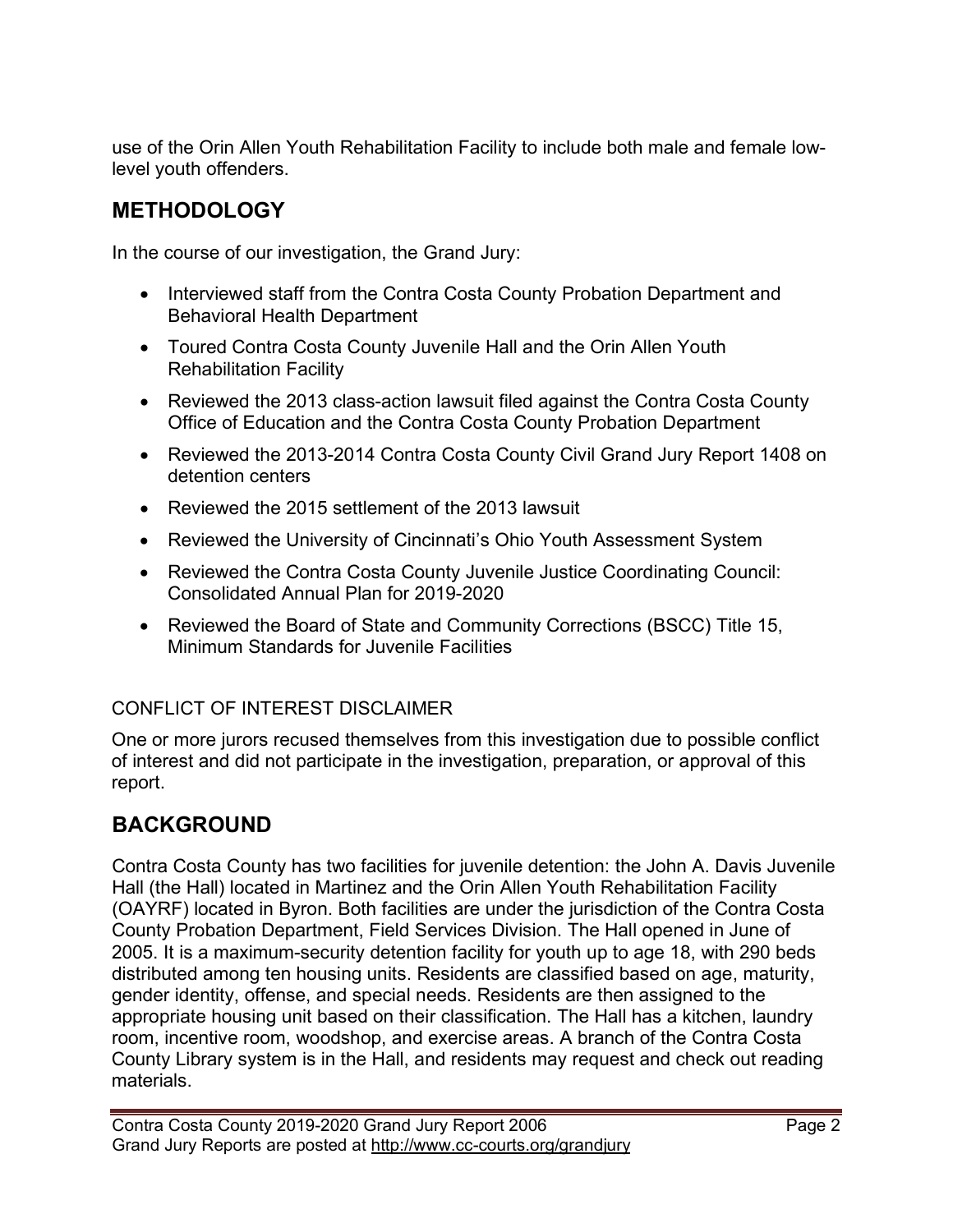Mt. McKinley School is in the Hall, with classrooms located in each housing unit. The school offers comprehensive, accredited education programs for elementary, middle, and high school students and is operated by the Contra Costa County Office of Education. Residents enroll in classes that meet five days a week, year-round. Teaching staff develop an Individual Learning Plan for each student. High school classes earn credit toward graduation. Residents can earn a high school diploma or an equivalency certificate while in Juvenile Hall.

OAYRF opened in March 1960, with a capacity of 21 youth. An additional unit opened in 1999, bringing the capacity to 100 youth. Residents are limited to males who have been directed to OAYRF by the Juvenile Court. All residents first enter Juvenile Hall in Martinez before being considered for residence at OAYRF, also known as "The Ranch." It is a medium security facility.

Programming at OAYRF has four parts: school, work experience, recreation, and counseling. A branch of Mt. McKinley School operates at OAYRF, and students attend classes five days a week, year-round. School staff assesses all residents and they are put on a track to earn credits toward a high school diploma, a General Education Diploma (GED), or credits that can be transferred to their home schools.

Another branch of the Contra Costa County Library System is at OAYRF. Students request and check out reading materials and attend special events sponsored by the library, such as a yearly poetry contest. Work experience for residents includes landscaping, carpentry, janitorial services, food service, small engine repair, and laundry. All landscaping at OAYRF is done by residents. Staff instruct them in maintaining the grounds and facilities, and in carpentry. A variety of organized sports, a gymnasium with weightlifting equipment, swimming in the onsite pool, and sports team competitions with other ranch schools and local high schools provide recreation for the residents. Volunteers staff an onsite workshop where residents learn small engine repair skills. Residents obtain counseling in individual and group settings, with specialized programming in positive social skills, anger management, substance abuse, and mental health.

#### **The Lawsuit**

Disability Rights Advocates and Public Counsel filed a class-action lawsuit in 2013 against the County Probation Department and the County Office of Education. The lawsuit alleged that both agencies discriminated against juveniles with disabilities housed at the Hall. The lawsuit further alleged that residents were locked in their rooms in solitary confinement for up to 23 hours a day because of staff shortages. The lawsuit also alleged that the confinement worsened pre-existing mental health issues, such as depression, bipolar disorders, Attention Deficit/Hyperactivity Disorder (ADHD), and psychosis.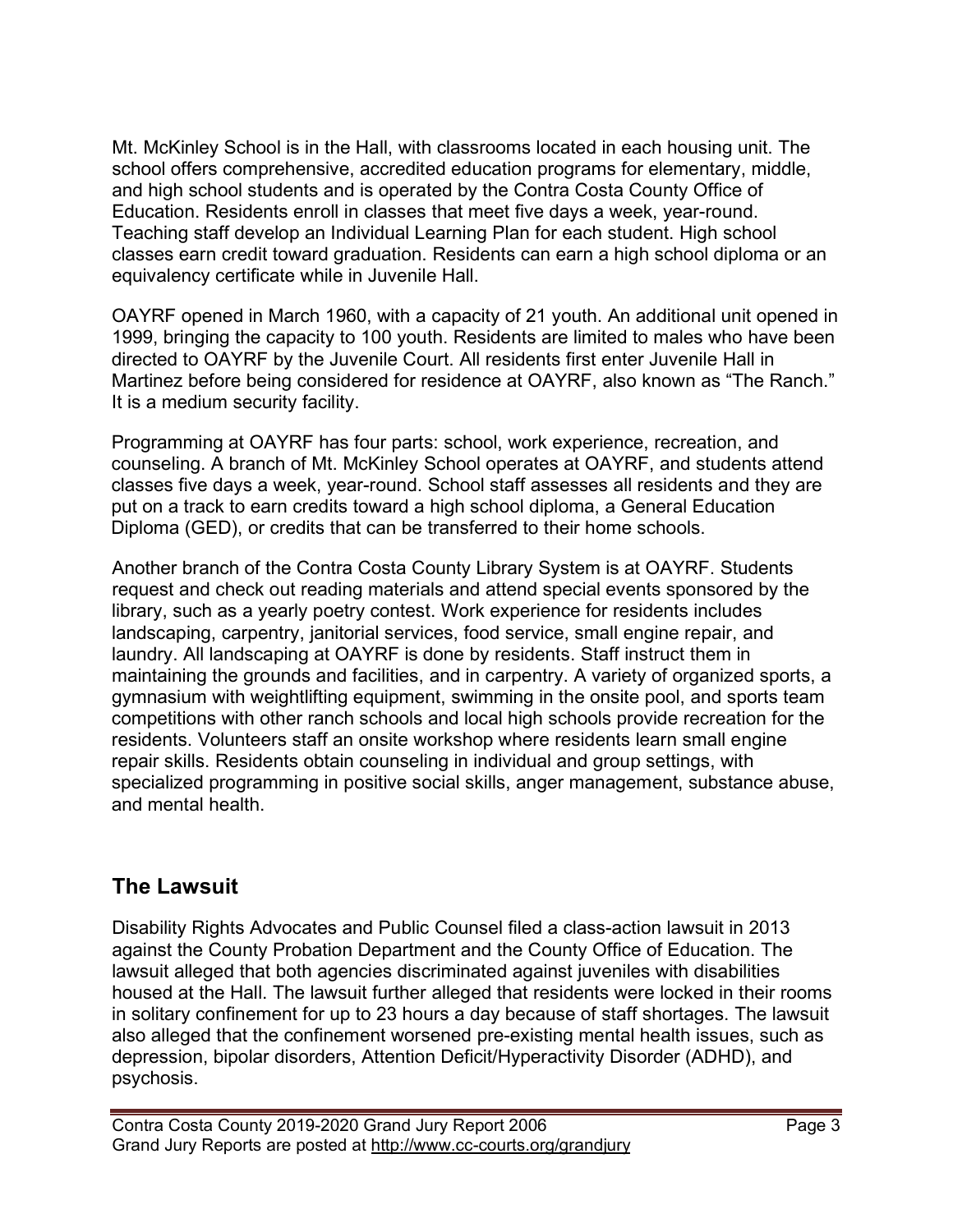All students with diagnosed disabilities and/or special education needs are required by state and federal law to receive an appropriate education in schools, along with any and all special services necessary for them to succeed in their educational progress. The Individuals with Disabilities Education Act, enacted by the federal government in 1990, defines an "appropriate education" as one that emphasizes special education and related services designed to meet the student's unique needs and prepare them for further education, employment, and independent living. The 2013 lawsuit alleged these services were withheld due to behavior-related issues and staff shortages. It cited examples of youth affected by solitary confinement. The lawsuit alleged that this practice caused youth to develop severe mental health issues, delayed timely treatment, and caused some youth to be removed from the Hall and hospitalized in a psychiatric facility as a result of these practices.

The Probation Department and the Office of Education settled the lawsuit in 2015. The settlement required the Probation Department to retain experts to conduct a review and write a report of the Department's policies, procedures, and practices at the Hall with respect to:

- Use of room confinement
- Use of behavior incentives
- Coordination between the Probation Department and the County Office of Education regarding the implementation of Individualized Education Plans (IEPs), 504 Plans (used for learning disabilities such as dyslexia), and behavior intervention plans
- Identification, assessment, and tracking of youth with disabilities at Juvenile Hall for use by the County Office of Education and the County Mental Health **Department**
- Implementation of the Juvenile Detention Alternatives Initiative which specifies that a disability must be considered in determining an appropriate response when assigning consequences for behavioral infractions

# **Other Areas of Review**

The current Grand Jury reviewed the impact of the 2013-2014 Contra Costa County Grand Jury Report 1408 (the Report) and the settlement of the class-action lawsuit on services provided to juveniles by the Probation Department at both the Hall and OAYRF. The Jury also examined: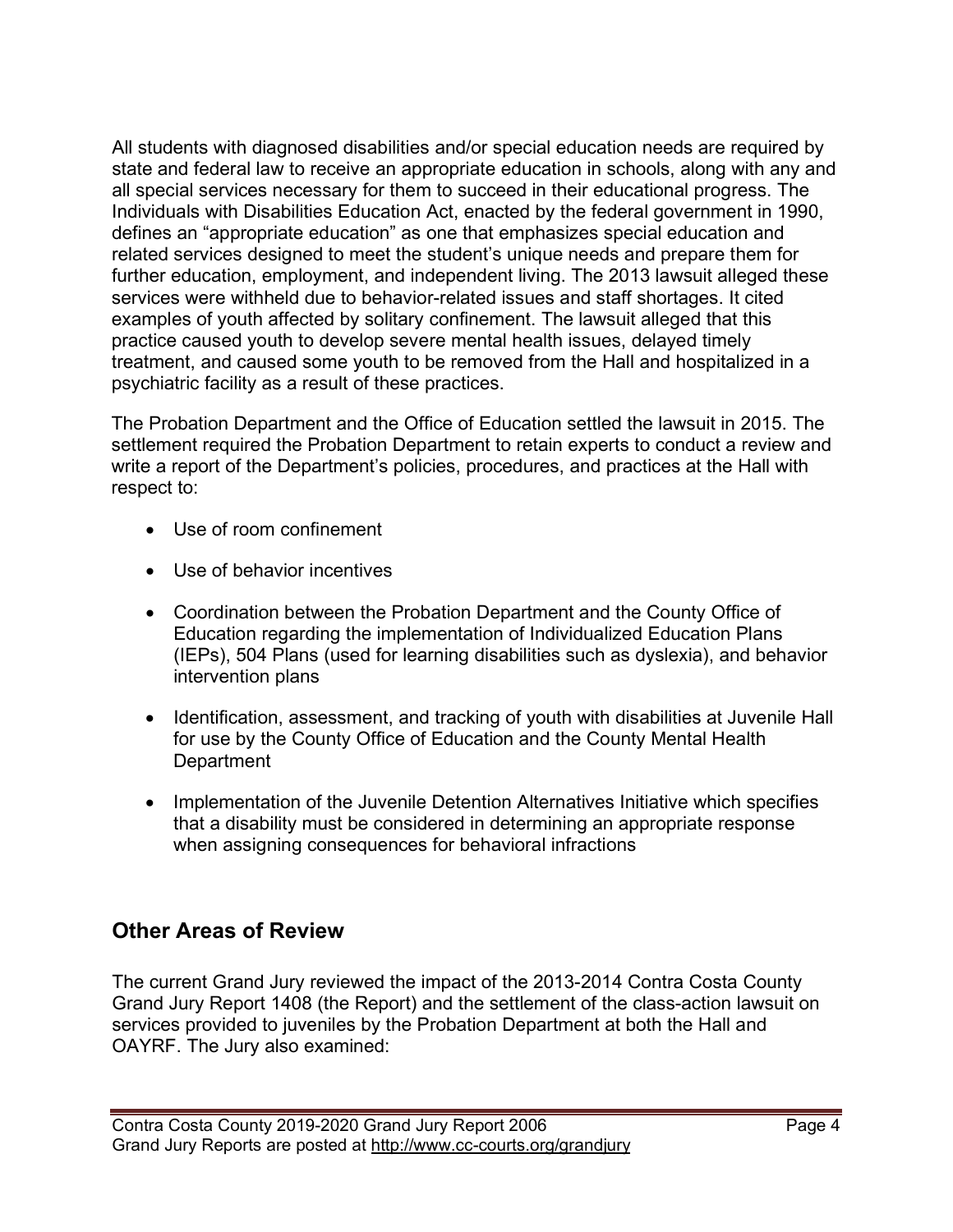- Adequacy of services provided by Behavioral Health Services
- The provision of mental health and behavioral services to the residents of the Hall and OAYRF
- Cooperation between the Probation Department and Behavioral Health Services

The Report examined all juvenile and adult detention facilities in the County and found that the ratio of staff to residents was 1:10. The Report also found that the juvenile facilities lacked a modern, computer-based data and case management system. It was difficult to access information on residents and judge the effectiveness of programming for the residents without the case management system.

# **Decrease in Juvenile Arrests**

A factor affecting conditions for youth in detention is the decrease over the last ten years in the number of youth arrested at both state and county levels. In 2010, 2,573 Contra Costa County youth were arrested for alleged criminal acts. By 2018, that number fell to 662 youth. This 74% decrease in arrests was due to diversion programs and a drop in juvenile crime.

# **DISCUSSION**

In California, some counties are considering closing or reducing their juvenile detention facilities for reasons such as:

- Cost of housing and services for juveniles
- Cost of adequate staffing
- Effectiveness of programming and rehabilitative services
- Negative impact of detention on youth

The Grand Jury reviewed the Juvenile Justice Coordinating Council's *2019/2020 Consolidated Action Plan.* The Juvenile Justice Coordinating Council is a multi-agency group in each county that is required to develop and implement a continuum of countybased responses to juvenile crime. Its yearly action plan confirms positive changes in juvenile detention and notes areas to be addressed. The Jury reviewed the findings and recommendations of the Report, and its implementation. The 2015 settlement of the class-action lawsuit brought changes in mental health treatment and behavioral therapy to residents in both facilities, with increased staffing, increased programming for behavior management, and gender-focused programming.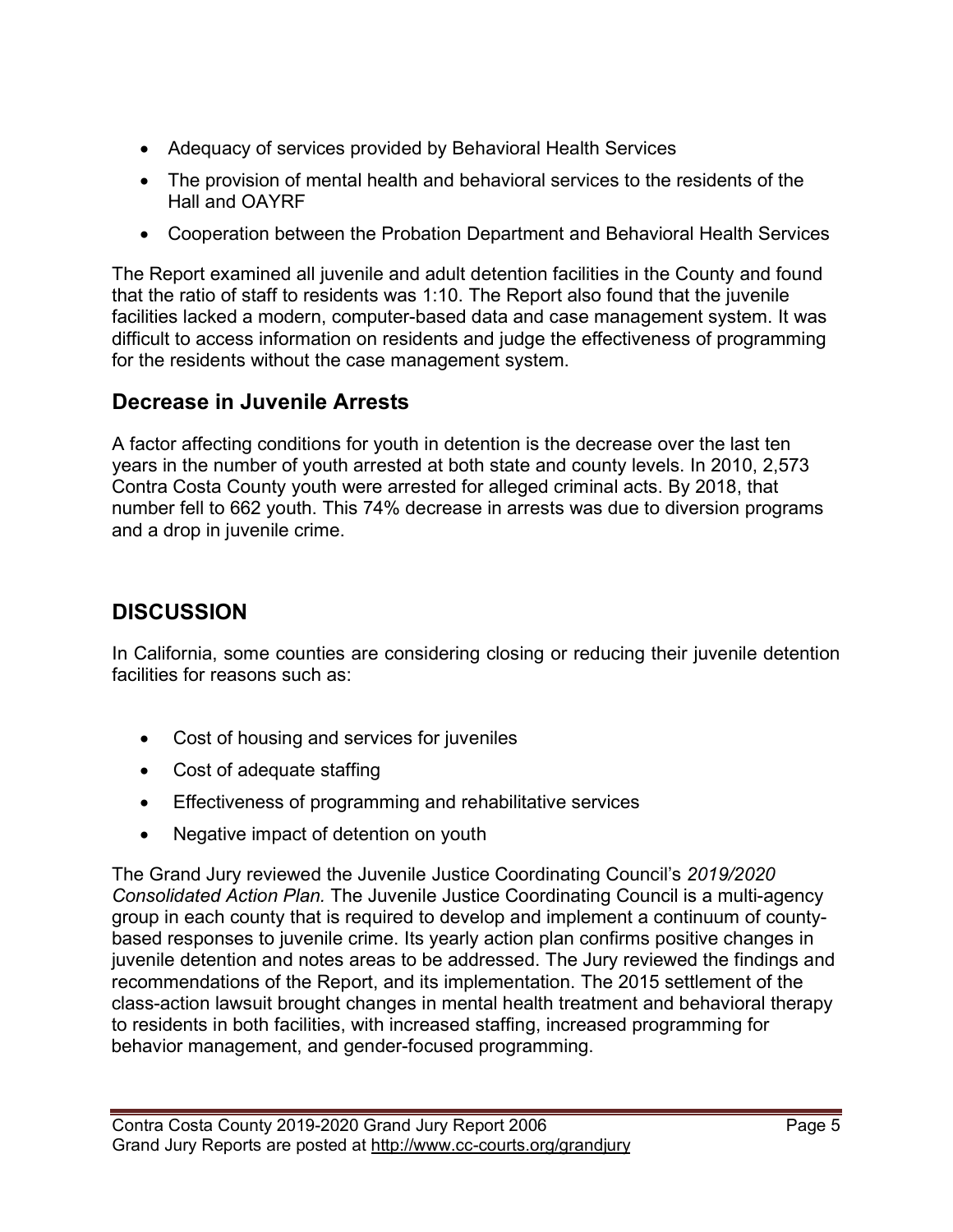# **Impact of the Class-Action Lawsuit**

#### **Behavioral Management Practices**

Prior to the lawsuit, the Probation Department had already begun to change its approach to behavior management in juvenile detention facilities. Previously used methods were punitive in nature, emphasizing punishment and allowing prolonged solitary confinement in cells. In 2008, the Youthful Offender Treatment Program (YOTP) started for boys at Juvenile Hall. In 2010, the Girls in Motion (GIM) program started for girls at the facility. These two programs are funded by the Youthful Offender Block Grant (YOBG) which was created in 2007 with California SB 81. The YOBG is designed to keep non-violent youth close to their communities and family support systems. The YOTP for boys takes an average of ten months to complete, and the GIM program for girls takes about six months. Both programs require youth to participate in counseling, gender-specific treatment sessions, anger management classes, substance abuse classes, and classes on trauma recovery.

The lawsuit accelerated the development of additional programs for youth in detention in the County. In 2016, the Probation Department chose evidence-based programming originated by the University of Cincinnati, based on Cognitive Behavior Therapy. Cognitive Behavioral Therapy is a process of analyzing and thinking about behavior patterns, their causes, and how to change them with different and positive actions in the future. The program promotes changing thinking patterns in youth to help manage anger, choosing positive behaviors, finding common ground with other youth, and building positive relationships. The University of Cincinnati research found that focusing on positive behaviors and rewarding youth for those behaviors had a longer lasting and greater impact than management systems that were punitive and focused on negative behaviors. The benefits of positive actions caused subjects to choose the recognition and rewards of positive behavior.

Trained Probation staff teach the programs in group settings. They focus on replacing negative behavior skills with positive pro-social actions and utilize role-playing exercises and critical thinking skills. Programs include:

- Aggression Replacement Training (ART): a 30-session program that replaces anger-based actions with positive social skills, anger management, and moral reasoning
- Thinking for a Change (T4C): a 25-session program that develops pro-social skills, problem solving, and cognitive self-change. Youth are provided with ways to combat antisocial thoughts and feelings, and real-life situations are used as examples for role play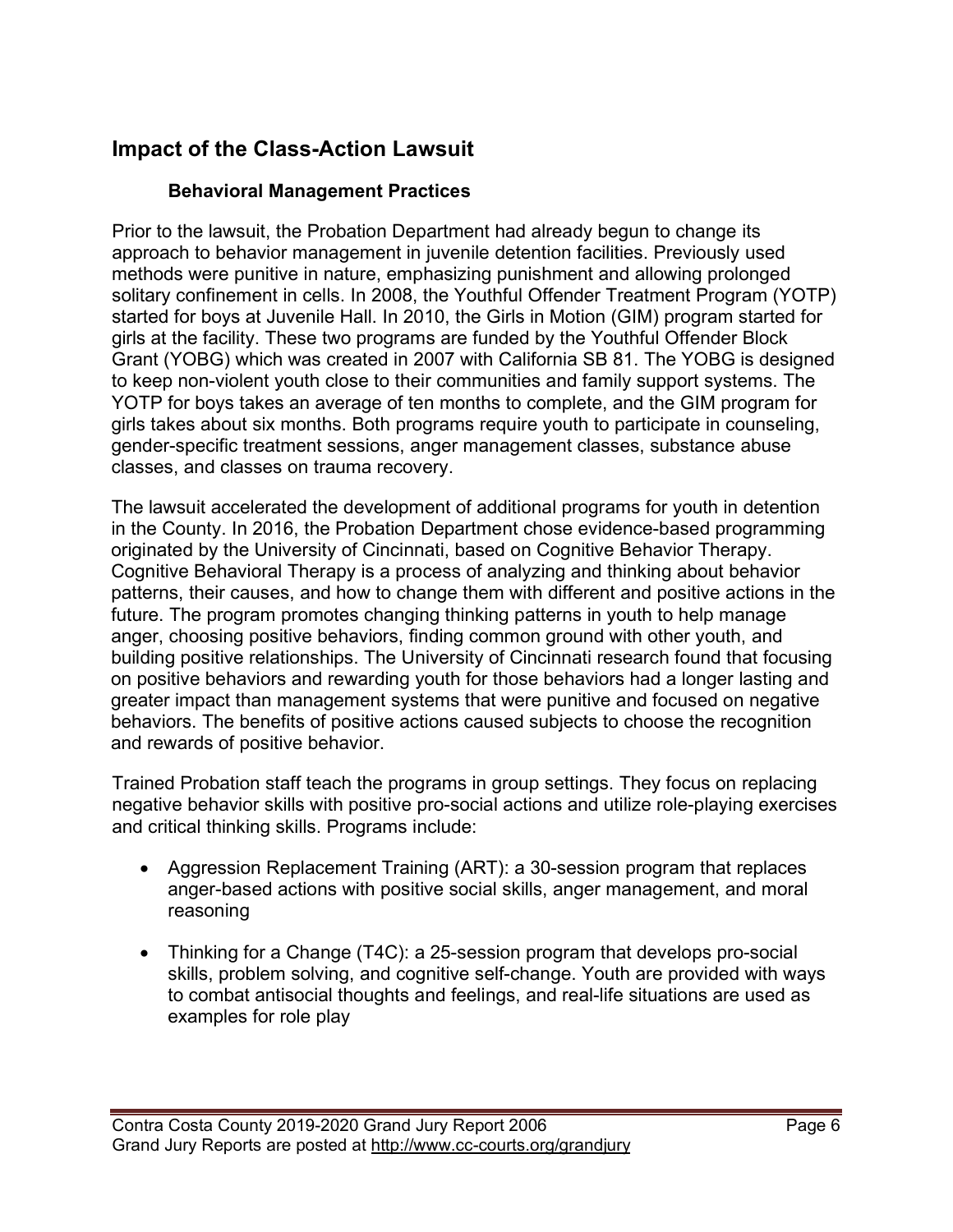• Cognitive Behavioral Intervention – Substance Abuse (CBI-SA): a 33-session program that addresses substance abuse, motivation, regulating emotions, problem solving, social skills, and relapse prevention

Along with these programs, the Probation Department initiated incentive-based behavior management practices in 2016. These practices reward good behavior choices with incentives such as extra free time, participation in field trips, longer family visits, and social get-togethers. Short time-outs, counseling, and loss of incentives are used to motivate more positive choices. Youth earn privileges by following rules, attending school, and being respectful to staff, teachers, and other residents. Verbal praise is given often, and a point system for good behavior is used weekly to award extra free time, commissary items, and special work assignments.

#### **Additional Requirements of the 2015 Settlement**

The Probation Department and the County Office of Education agreed to three additional requirements in the settlement of the lawsuit: Multi-Disciplinary Teams, attendance at Individualized Education Plan (IEP) meetings, and room confinement practices.

- Multi-Disciplinary Teams: Representatives from the Probation Department, the County Office of Education, and the County Mental Health Department meet once per month, with additional meetings held as needed. Topics discussed at the meetings include:
	- $\circ$  Coordination of responses and interventions for individuals who are having consistent and/or chronic issues with behavior
	- $\circ$  Provision of special education and counseling services to all eligible youth in all units and facilities
	- o Provision of a continuum of placements for special education needs of juveniles in detention
- Attendance at IEP meetings: A Probation staff member attends IEP meetings when requested, for issues of youth removed from the classroom for disciplinary reasons, changes in placement for residential treatment or a special day class, or behavior support/intervention plans for youth in the YOTP or GIM programs.
- Room confinement: Probation staff cannot use room confinement for discipline, punishment, administrative convenience, retaliation, staffing shortages, or reasons other than a temporary response to behavior that threatens immediate harm to the youth or others. Room confinement cannot last longer than four hours. Probation staff develop special individualized programming for juveniles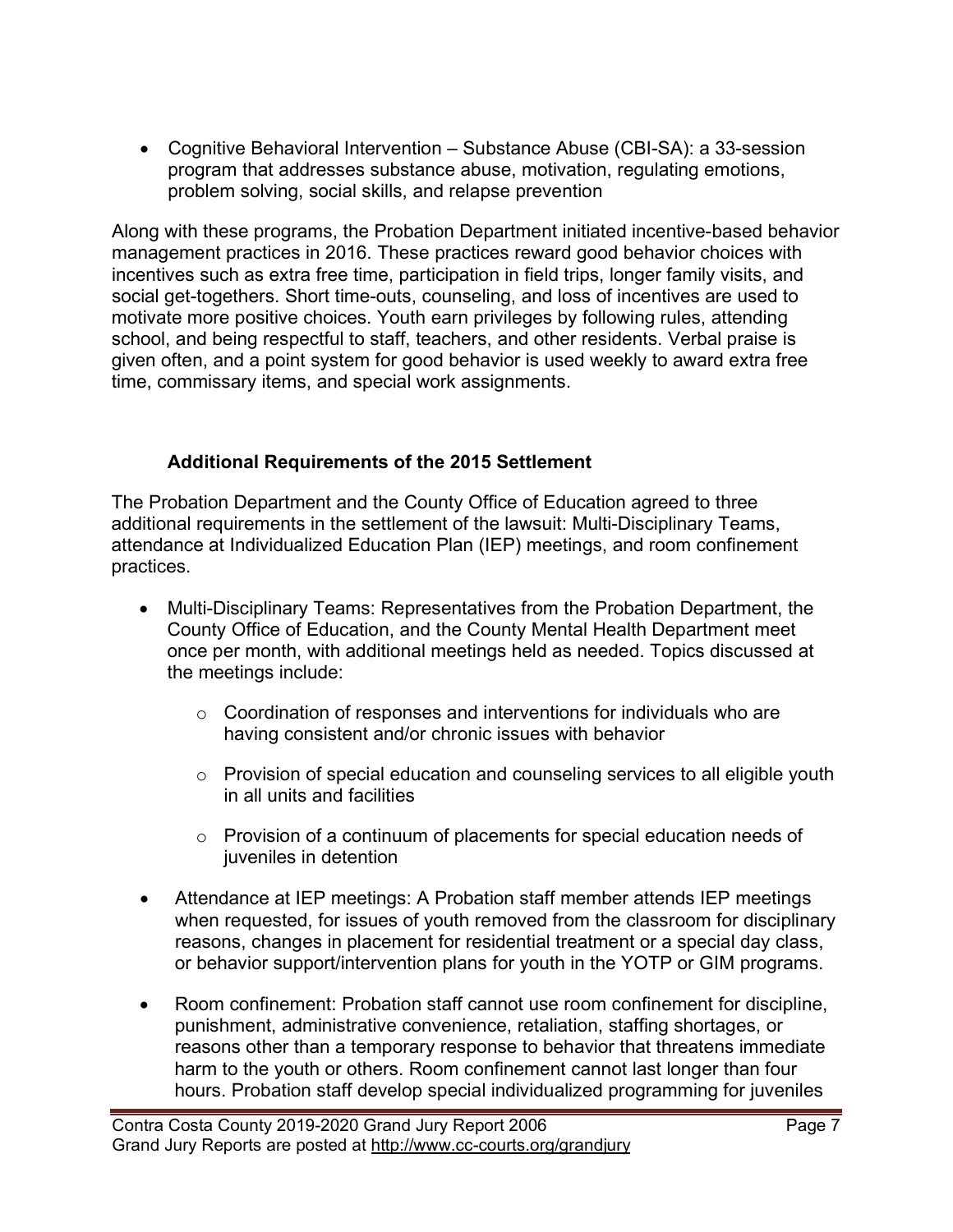with persistent behavior problems that threaten the safety of other youth, staff, or the security of the building.

### **Mental Health Care**

Behavioral Health Services (BHS) is a branch of the Contra Costa County Health Services Department that provides mental health care to County residents. Since the settlement of the lawsuit, BHS has worked with the Probation Department to coordinate and provide mental health services for youth in detention. BHS implemented training in cognitively based management systems for probation staff. In the past, both agencies offered mental health care to juveniles, but there was a lack of comprehensive assessment for all youth coming into detention. Issues such as suicide risk were not fully evaluated. A higher ratio of juveniles in detention to staff led to an increased number of behavioral incidents, resulting in punitive consequences such as solitary confinement in cells.

The lawsuit highlighted the impact of the punitive actions on youth with diagnosed mental health conditions. The juveniles' mental state would frequently deteriorate and there were not enough staff and mental health professionals to address the needs of these youth. The Grand Jury found that the percentage of juveniles in detention with mental health conditions has risen over the past ten years to rates between 35% and 50%.

The Grand Jury found that many juveniles in detention have faced challenges such as generational poverty, racism, inadequate school attendance, lack of parental supervision or involvement, and language barriers. These factors can contribute to depression, anxiety, poor anger management, confrontational behaviors, and addictive tendencies.

The Probation Department coordinates mental health care with BHS, which is part of the County Health Services program. A clinical team from BHS screens youth within 24 hours of arrival at the Hall. The team consists of one clinical psychologist, three mental health therapists, and up to four doctoral training students. Team members must have at least a Master's degree in a relevant field and be gaining the experience required to be licensed as a clinical social worker, mental health therapist, or psychologist.

An initial intake interview is performed by a member of the team using the Massachusetts Youth Screening Instrument, Version 2 (MAYSI-2). This is a form the youth fills out that identifies risk factors and mental health needs. The youth also fills out a suicide screening tool, the Ask Suicide Screening Questionnaire, which may trigger a call to BHS for services. Youth that are found to be a suicide risk are screened frequently during their stay in detention after the initial assessment. They are kept under close observation which may include daily mental health care, increased room checks,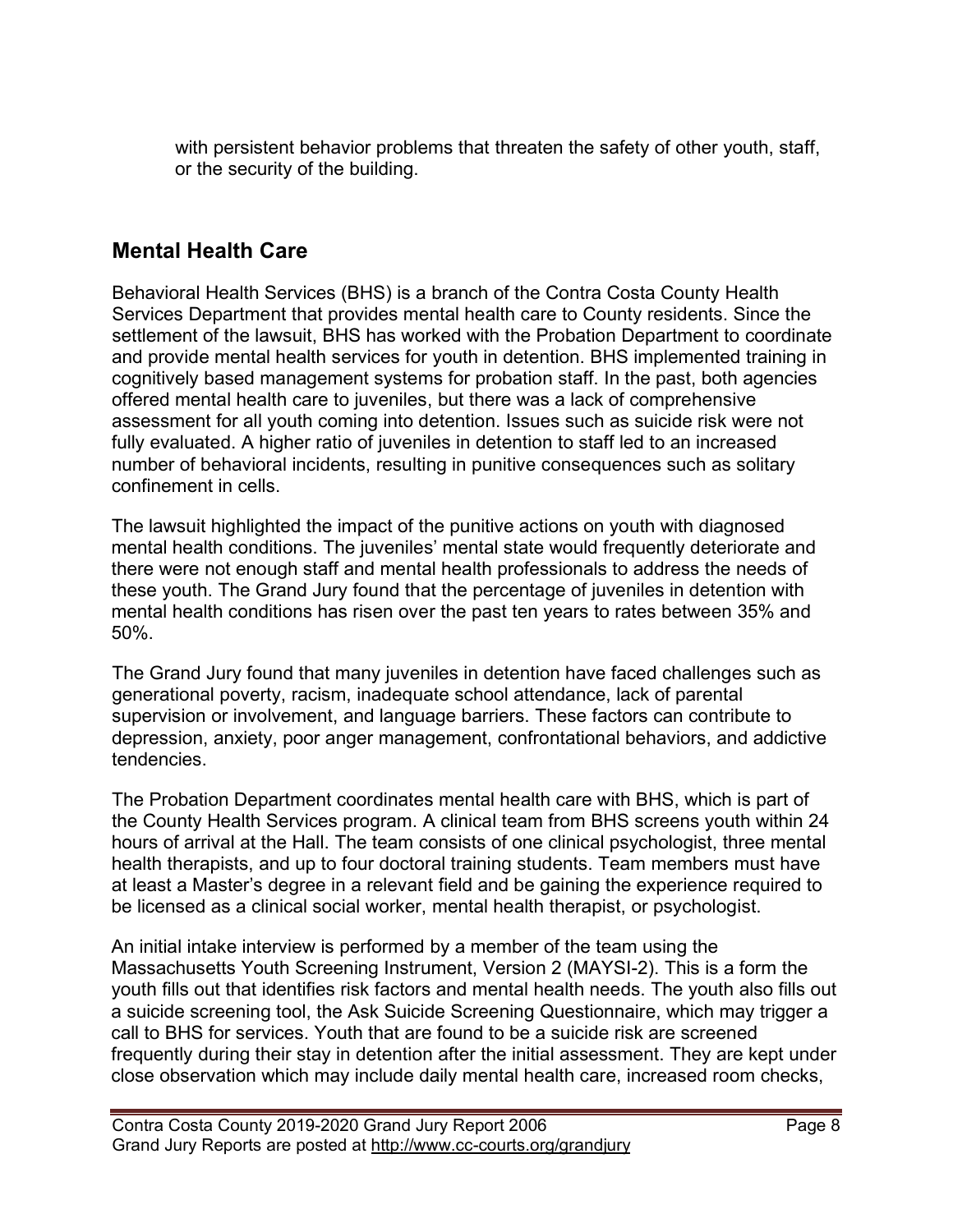and daily assessment. They are not segregated from the general population. Restraints such as smock gowns or wraps can be used in more active suicidal situations, but staff rarely use them. There were two suicide attempts at Juvenile Hall and none at OAYRF from 2018-2019 but no suicides at either facility during that time.

BHS provides therapy for youth with mental health needs to all juveniles in detention. The number of sessions varies based on the willingness of the youth to receive therapy, their individual needs, and the length of time they have been in the Hall or OAYRF. Sessions are private to encourage participation in the process. Programs such as YOTP and GIM provide group therapy.

If BHS staff determine that a youth needs prescribed medication for mental health needs, a nurse at the facility dispenses the medications. Youth at the Hall may be prescribed a wide range of medications. A nurse is always on duty at the Hall for these needs. In general, youth at OAYRF only take medications for low-level conditions such as ADHD. A nurse is present at OAYRF five days a week during the day for medication dispensing, and Probation staff are trained in dispensing when the nurse is not on duty. If BHS staff determine a youth needs continuing medication after release from detention, the youth receives a 30-day supply. If juveniles entering detention are on Medi-Cal, their benefits stop for the duration of their detention. Part of pre-release planning for youth is assistance received from Probation staff to reinstate Medi-Cal benefits so they can continue to have medication coverage.

The Juvenile Justice Coordinating Council is a multi-disciplinary group of professionals from the Probation Department, Behavioral Health Services, the District Attorney's Office, Children and Family Services, and representatives from the Juvenile Justice Commission. The Juvenile Justice Commission is a 15-member group of County youth and adults that serve as an oversight committee for juvenile detention facilities, programs, and law enforcement agencies. They act in an advisory capacity for the Juvenile Court and the Probation Department. The Council identified needs for increased behavioral health services for youth in detention in its proposed Consolidated Annual Plan for Fiscal Year 2019-2020. The plan identified a need for trauma-informed counseling programs, increased substance abuse programs, and cultural- and genderspecific programming for the diverse group of juveniles being served by the County.

### **Staffing**

Staffing levels are now 1:8, in compliance with the Prison Rape Elimination Act. Currently, there are 131 personnel at Juvenile Hall and 38 personnel at OAYRF. Staff who work with youth are required to have at least 60 units of college credit, equivalent to an Associate of Arts degree. Juvenile Probation Officers must have a Bachelor of Arts degree. Six or seven individuals are offered positions each year, out of a group of approximately 100 applicants. Probation staff are trained to provide the Cognitive Behavior programming at both Juvenile Hall and OAYRF. The University of Cincinnati Corrections Institute provides the training through its Ohio Youth Assessment System.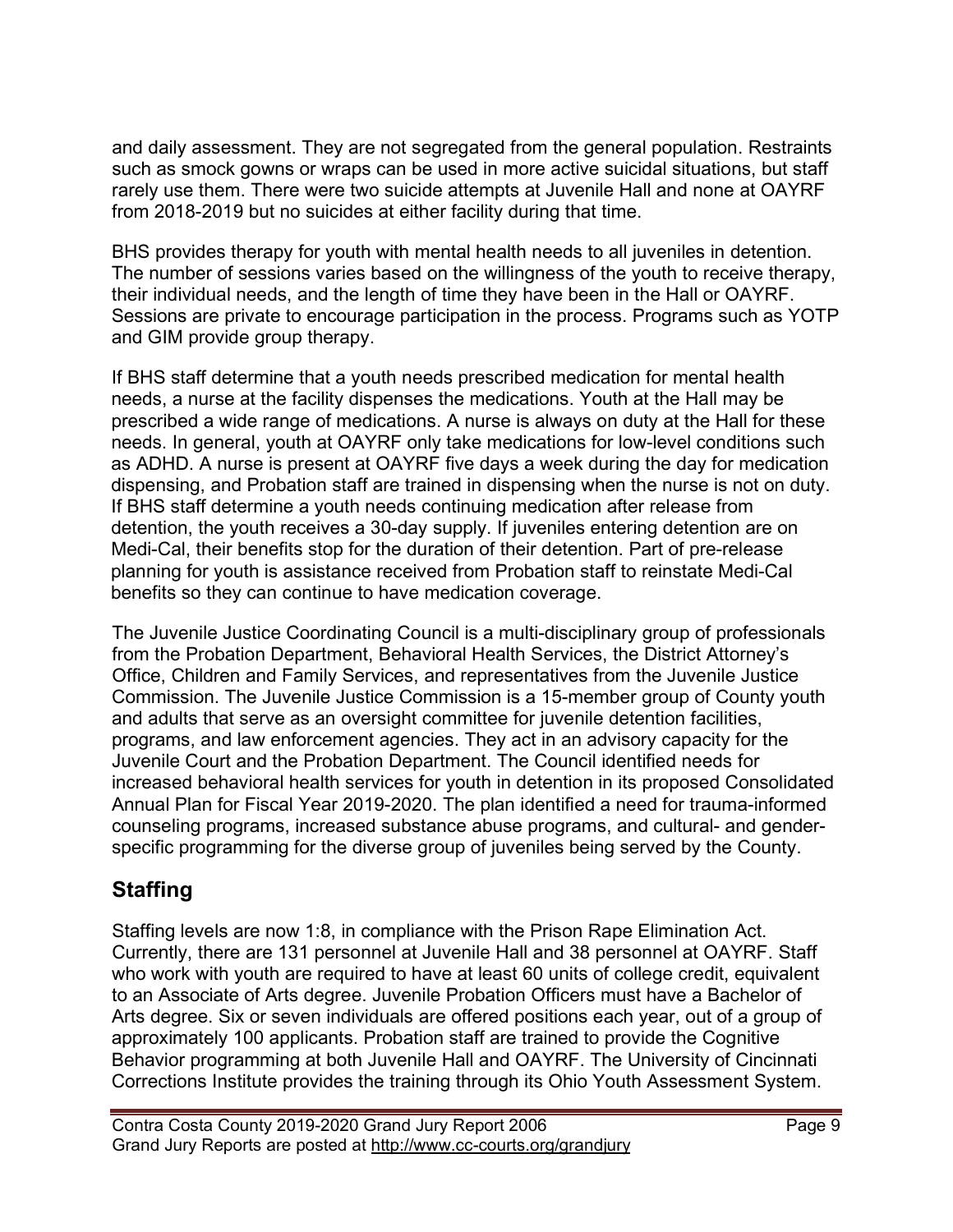Once Probation Staff complete this training, they are certified to administer it in juvenile detention facilities.

# **The Financial Cost of Juvenile Detention**

Annual costs for incarcerating youth in Contra Costa County have almost doubled in the past ten years, while the number of youth in detention has gone down. In 2010, the average annual cost per youth was \$124,000; by 2018, the average cost was \$222,000 (Figure 1). Annual ongoing costs have almost doubled due to new staffing requirements, fixed costs, and additional programming and training. In 2010, there was a daily average of 220 youth in detention in the County. By 2018, the daily average had fallen to 70. Of this number, 57 were males and 13 were females.



#### **Figure 1. Average Daily Population & Cost Per Child**

**Source: San Francisco Chronicle - 2019**

This increase in costs factors into the discussion around closing or reducing juvenile detention facilities in California and other states. At the beginning of the last decade in California and Contra Costa County, there were more youth in detention, fewer staff to manage them, and fewer programs that were designed to help the youth change their behaviors and actions. By 2018 there were fewer youth in detention in Contra Costa County, adequate staffing to manage them, and a large range of programming designed to help reduce recidivism and improve social functioning. The Grand Jury learned that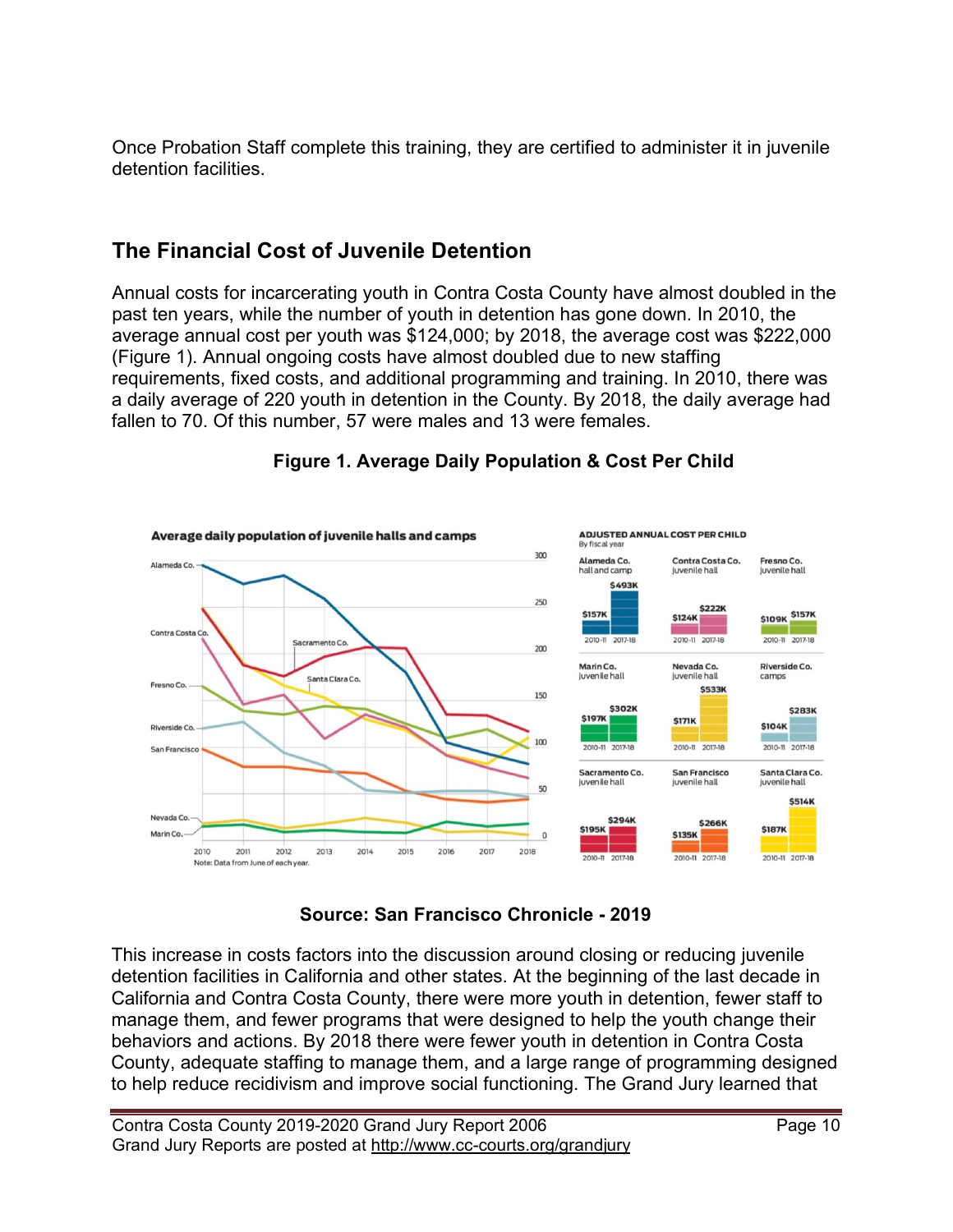the additional programming, added to the County's costs for the juvenile facilities, is a cost that was not present earlier in the decade. This change in conditions at the County's juvenile facilities represents an effort to break the juvenile hall-to-prison pipeline by teaching youth to change their actions and thoughts to reintegrate into society after release.

### **Post-release Services**

When juveniles in detention approach their release date, a team of Probation and Behavioral Health staff assists in making the transition back to society a positive one. If the youth had been receiving Medi-Cal benefits, these benefits usually stop during the detention period. Probation staff assist the families with the process of regaining benefits for their child. These benefits are essential for the continued mental health care of the youth on prescribed medications as part of their treatment plan.

The Multi-Disciplinary Team and representatives from the Contra Costa County Office of Education meet to help the family enroll their child in a local school. They interview family members and assess the ongoing mental health and counseling needs of the youth and family. A liaison from the County Mental Health Department or a Clinical Social Worker assigns the family and youth to outpatient counseling and therapy services. The YOBG funds services such as Functional Family Therapy, Multi-Systemic Therapy, and Multi-Dimensional Family Therapy. Each service has a different focus, such as intensive home-based family therapy or substance abuse help. The Behavioral Health Department works together with the Probation Department and a communitybased organization, called Community Options for Family and Youth, to provide these services in the County.

The Grand Jury learned that there can be a wait time after release before mental health services begin, ranging from one week to one month. According to-the Grand Jury's investigation, youth and families must be able to access therapy as soon as possible after release to continue the treatment they received while in detention. From reviewing the Juvenile Justice Commission's Consolidated Annual Plan, the Grand Jury found that services are not evenly distributed throughout the County. East Contra Costa County has fewer providers and longer wait times. Youth and their families in East County may have to travel long distances to access care. Increasing the number of mental health service providers in under-served areas would shorten the wait time for youth and their families. Accessing care close to their homes would help them continue to make progress in positive behavior management after release from detention.

### **Case Management**

The effectiveness of the changes in services and programming for youth in detention has been difficult to measure. The Probation Department collects data about the programs, but it has no centralized case management system. Such a system could provide information on recidivism, effectiveness of programming, and post-release care.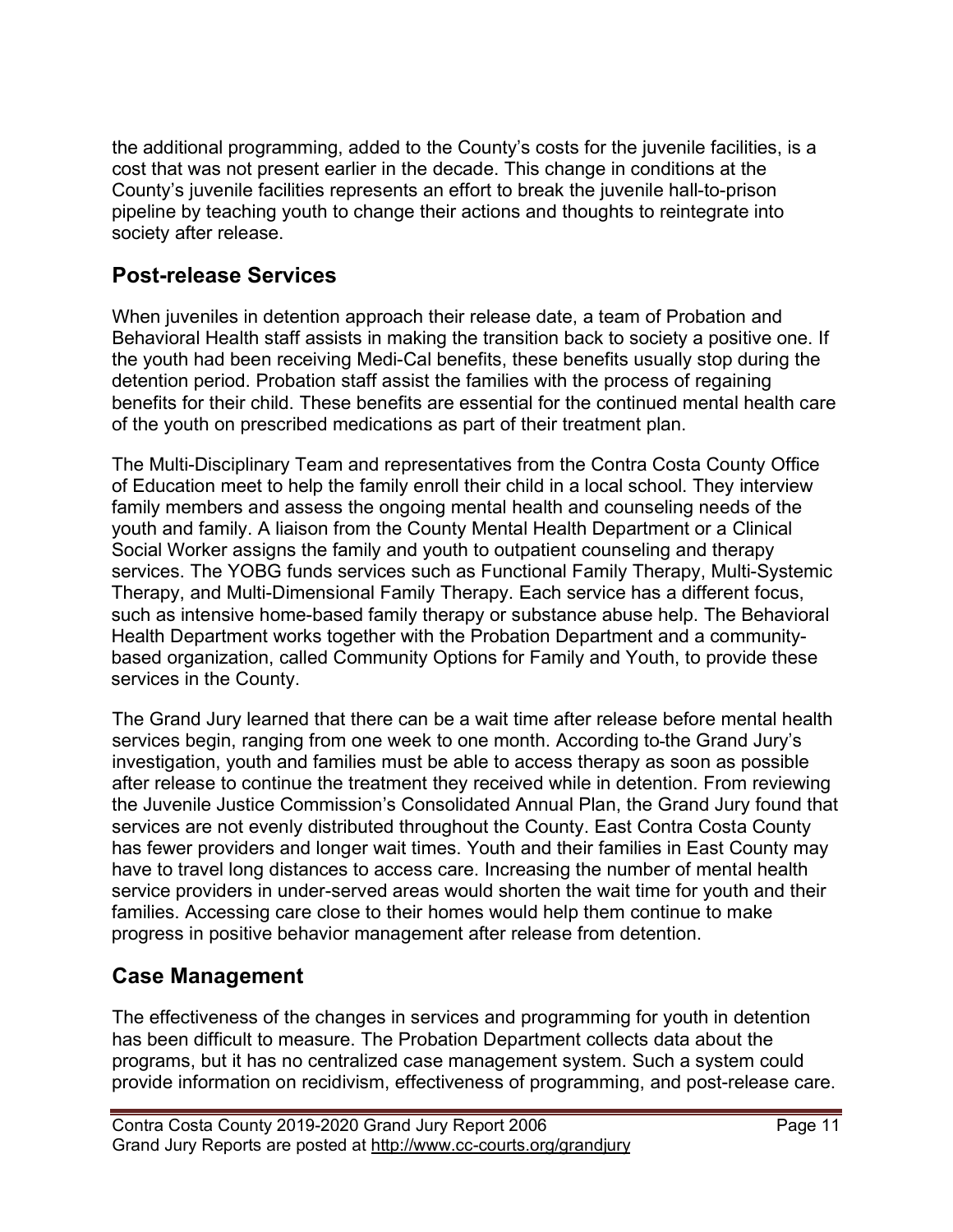A case manager for the data system would help agencies target areas of the County that are in need of increased services. Sharing data between agencies such as Behavioral Health Services and the Probation Department would improve the coordination of care for youth post-release. Juvenile records are sealed for the protection of the minors involved; however, a case management system could compile anonymous information that would demonstrate the effectiveness of the changed programming. In its proposed Annual Coordinated Plan for 2019-2020, the Juvenile Justice Coordinating Council recommended installing a case management system and hiring a case manager to bridge the gaps in service. The Probation Department has not installed a case management system nor hired a case manager as of the writing of this report.

### **Challenges and Rewards**

Treatment and management of juveniles in the justice system can be challenging for Probation and Behavioral Health staff. Some factors impacting these juveniles are difficult to change, such as home environment, family history, generational poverty, and the breakdown of family structures. The use and abuse of drugs in their home neighborhoods is also a factor for many of these youth. County facilities do provide substance abuse and Alcoholics Anonymous services to youth, but additional postrelease treatment providers are needed to maintain progress made in detention centers.

All female youth in detention are housed at Juvenile Hall. This facility lacks the additional rehabilitative services available at OAYRF, such as work experience in landscaping, carpentry, small engine repair, and foodservice. OAYRF is a large facility which currently houses a small group of male youth. If girls with low-level (non-felony) offenses were assigned to OAYRF, they could make use of the expanded work experience programs.

Proposed legislation in the California Senate (SB 889) would re-classify 18 to 19 yearold Californians as juveniles, or "emerging adults," in the state's criminal system. They would avoid being sent to an adult prison and be given the opportunity to benefit from programming focused on juvenile offenders. If the legislation passes, it will increase the number of juveniles needing placement in either the Hall or OAYRF and would require the facilities to remain open and staffed.

The professionals involved in caring for youth in detention work on a daily basis to improve the lives and futures of these young people. They are trained in the positive behavior management systems that help youth reconsider their actions and change their thinking. Many staffers have been working with youth for most of their careers. They provide experiences such as formal graduation ceremonies for high school, sailing lessons on San Francisco Bay, and trips to baseball games. These experiences can have a life-changing effect on youth who have not had the opportunity to participate in what are everyday events for many youth.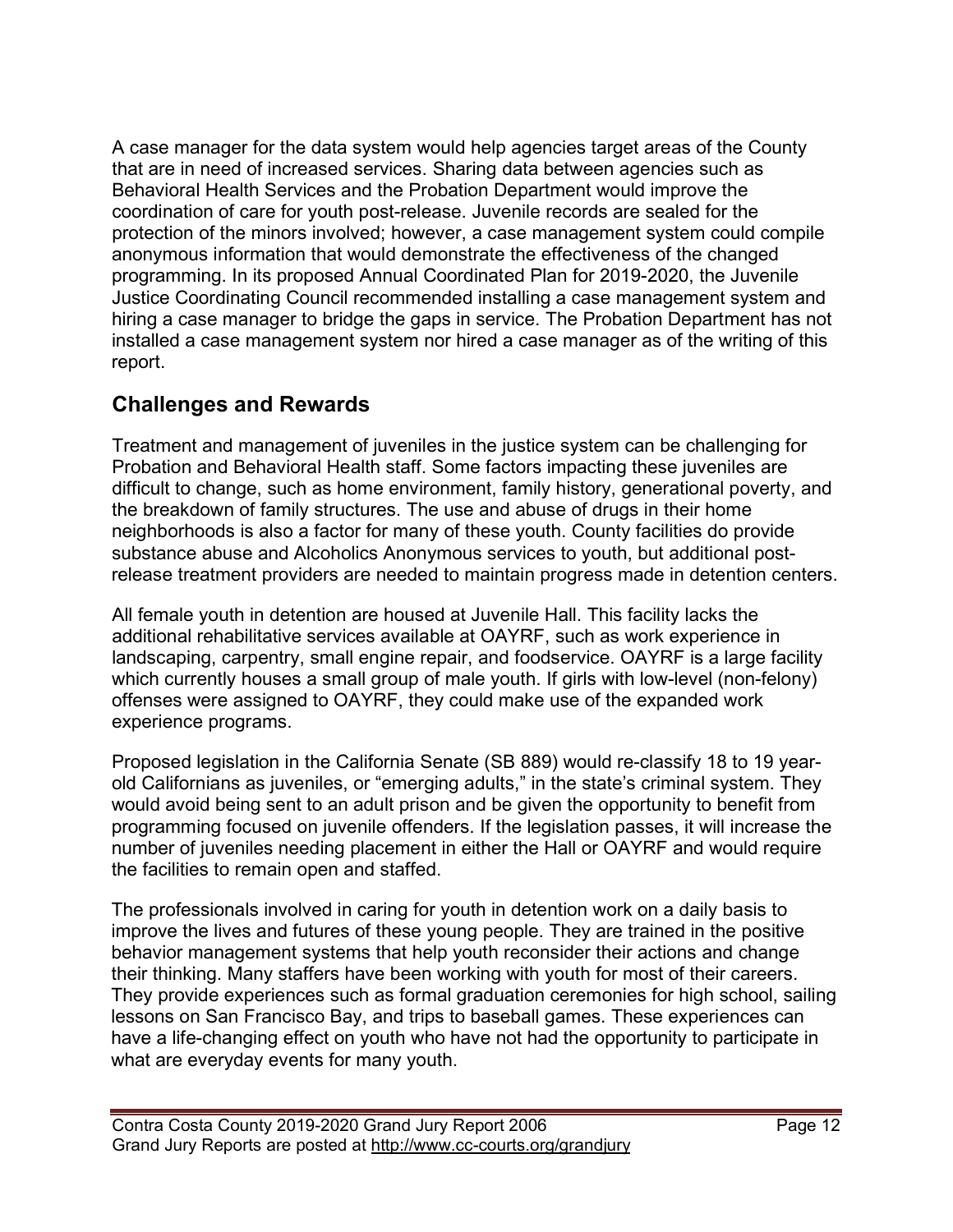### **FINDINGS**

- F1. The Contra Costa County Probation Department has changed services and added services for youth in detention since the settlement of the class-action lawsuit in 2015.
- F2. In Contra Costa County's juvenile detention facilities, information on recidivism and effectiveness of programs is not available due to a lack of a case management system.
- F3. The Probation Department and other Contra Costa County agencies such as Behavioral Health Services are not able to share data when coordinating postrelease care for youth, due to the lack of a case management system in the Probation Department.
- F4. The percentage of mental health diagnoses in Contra Costa County juvenile detention facilities is between 35% and 50% of the youth population in detention.
- F5. Post-release, youth and families may have to wait up to a month to access mental health services provided by Behavioral Health Services and a community-based organization called Community Options for Family and Youth.
- F6. In 2016, cognitively based programs for anger management, drug and substance abuse, and positive social skill development were initiated at both Juvenile Hall and Orin Allen Youth Rehabilitation Facility.
- F7. All residents at both Juvenile Hall and Orin Allen Youth Rehabilitation Facility have access to these cognitively based programs.
- F8. All girls in juvenile detention in Contra Costa County are housed at Juvenile Hall.
- F9. Work experience programs at Orin Allen Youth Rehabilitation Facility such as carpentry, landscaping, food service, and small engine repair are unavailable to girls in detention at Juvenile Hall.

# **RECOMMENDATIONS**

Note: The Grand Jury conducted the majority of its investigation before Contra Costa County and the State of California issued shelter-in-place orders. The Jury recognizes that County departments, agencies, and cities are currently addressing COVID-19 related matters and the Jury has adjusted implementation dates in the recommendations accordingly.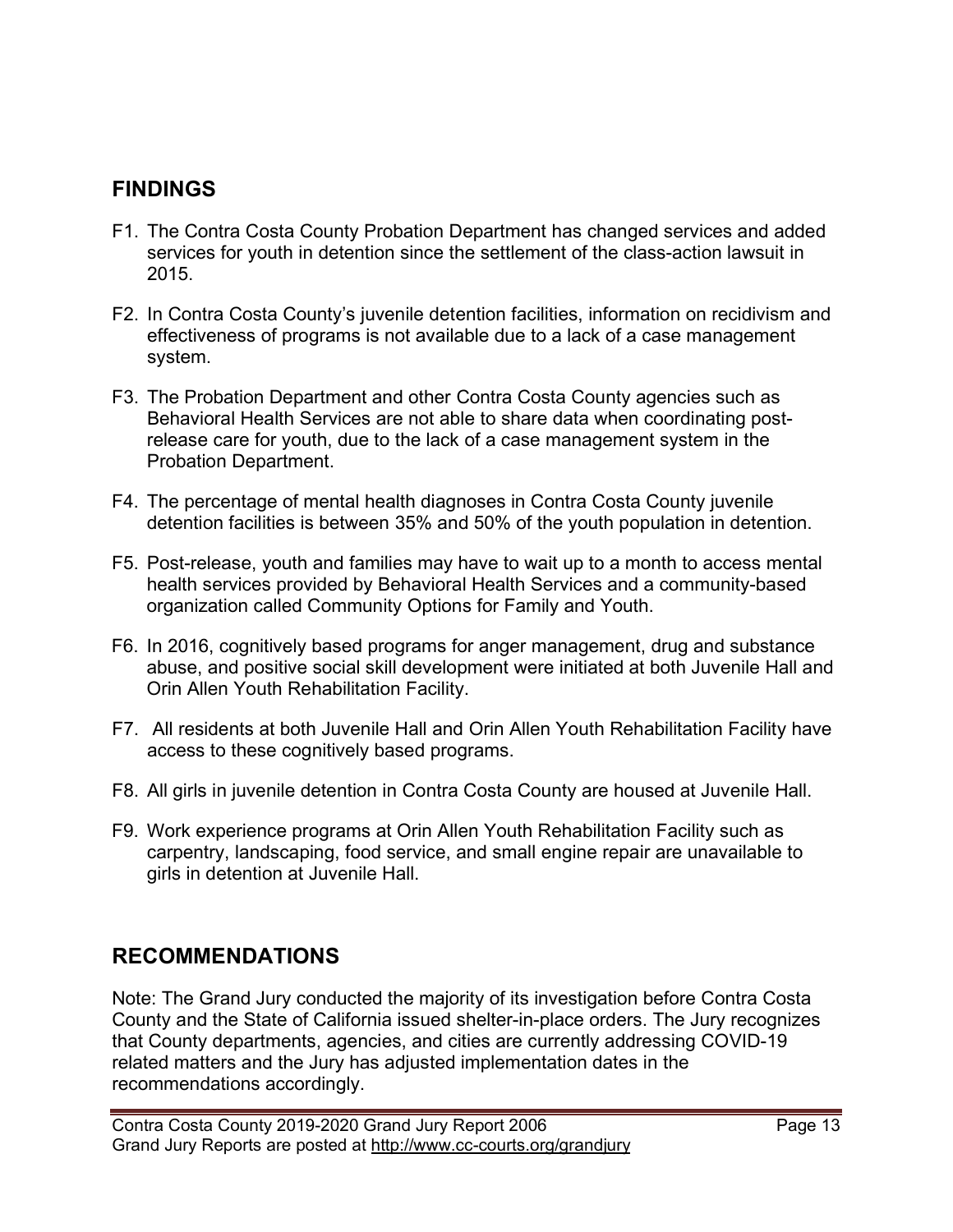- R1. The Grand Jury recommends that the Board of Supervisors consider directing the Contra Costa County Probation Department to acquire and install a case management system to compile data on recidivism and program effectiveness, by June 30, 2021. The system would also facilitate coordination of post-release services for youth with other agencies.
- R2. The Grand Jury recommends that the Board of Supervisors consider directing the Contra Costa County Probation Department to hire a case manager to coordinate the use of the case management system, by June 30, 2021.
- R3. The Grand Jury recommends that the Board of Supervisors consider directing the Contra Costa County Health Services Department to hire additional mental health care staff to reduce the wait time for post-release services for youth and families, by June 30, 2021.
- R4. The Grand Jury recommends that the Board of Supervisors consider directing the Contra Costa County Probation Department to evaluate the propriety of relocating girls in detention with low-level offenses to Orin Allen Youth Rehabilitation Facility, by June 30, 2021.

### **REQUIRED RESPONSES**

|                                                           | <b>Findings</b>                         | <b>Recommendations</b>                                            |
|-----------------------------------------------------------|-----------------------------------------|-------------------------------------------------------------------|
| <b>Contra Costa County Board of</b><br><b>Supervisors</b> | ' F1, F2, F3, F4, F5,<br>F6, F7, F8, F9 | R <sub>1</sub> , R <sub>2</sub> , R <sub>3</sub> , R <sub>4</sub> |

These responses must be provided in the format and by the date set forth in the cover letter that accompanies this report. An electronic copy of these responses in the form of a Word document should be sent by e-mail to [ctadmin@contracosta.courts.ca.gov](mailto:clope2@contracosta.courts.ca.gov) and a hard (paper) copy should be sent to:

> Civil Grand Jury – Foreperson 725 Court Street P.O. Box 431 Martinez, CA 94553